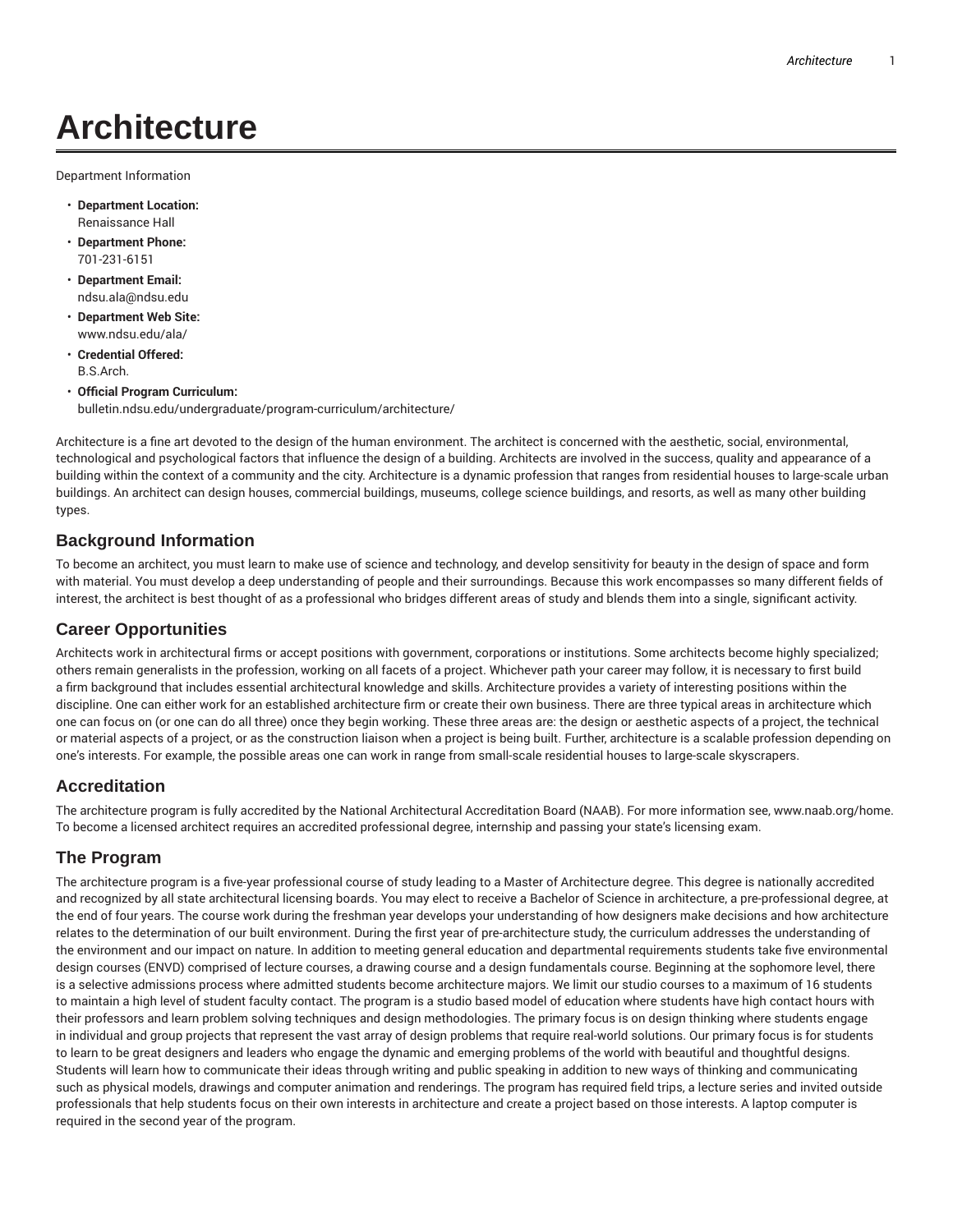### **The Activities and Facilities**

Activities within the department include:

- Student chapters of the American Institute of Architecture Students; Tau Sigma Delta; Freedom by Design; U.S. Green Building Council; National Organization of Minority Architects
- Yearly career fair
- Student-run Beaux Arts Ball with a guest speaker
- Interaction with community projects such as eFargo
- Studio field trips to U.S. cities
- Visiting lecturers who speak on architecture and related topics
- Joint studio projects with the landscape architecture program
- Semester-long term abroad
- Summer study opportunities in Europe and North America and an International Student Exchange Program
- Summer intern opportunities

Our facilities include:

- Two remarkable buildings located in downtown Fargo: Klai Hall and Renaissance Hall
- 3-D prototyping and printing
- 3-D computing rendering and server farm
- State-of-the-art computing labs
- Computer aided laser cutters and CNC
- Large document printers and scanners
- Software such as GIS, CAD and 3-D rendering and modeling
- An Architecture and Landscape Architecture Library of about 18,000 books, 70 magazine subscriptions and 36,000 slides
- Photographic and graphic reproduction equipment
- Individual studio spaces in the second through fifth years

#### **High School Preparation**

We suggest that students take high school courses in digital drawing and animation, an art class, such as drawing from life, and math and science courses such as calculus, trigonometry and physics. If possible, we encourage high school students to take advance placement or college credit courses that could be substitutes for North Dakota State University General Education requirements.

## **Transfer Students**

Transfer applicants are required to enter the architecture program at the first-year level. Five years of study are required for completion of the degree. Advanced standing is possible through a portfolio and transcript review process.

#### **Selective Admission**

Approximately 48-64 architecture majors are selected for admission into the second year of the program. A student's ranking is based on their overall grade point average (GPA) and their GPA for pre-architecture courses with the ENVD prefix. It is important to apply early, complete all freshman courses in the first year and maintain a solid academic record. Students must have a minimum 3.0 GPA to apply to the graduate school during the third or fourth year of the program.

#### **Special Notice**

Students in the second year of the program will be required to purchase a laptop computer. Information on type of computer, software, purchase, and financing arrangements will be distributed to students prior to purchase.

## **Plan of Study**

Please note this is a sample plan of study and not an official curriculum. Actual student schedules for each semester will vary depending on start year, education goals, applicable transfer credit, and course availability. Students are encouraged to work with their academic advisor on a regular basis to review degree progress and customize an individual plan of study.